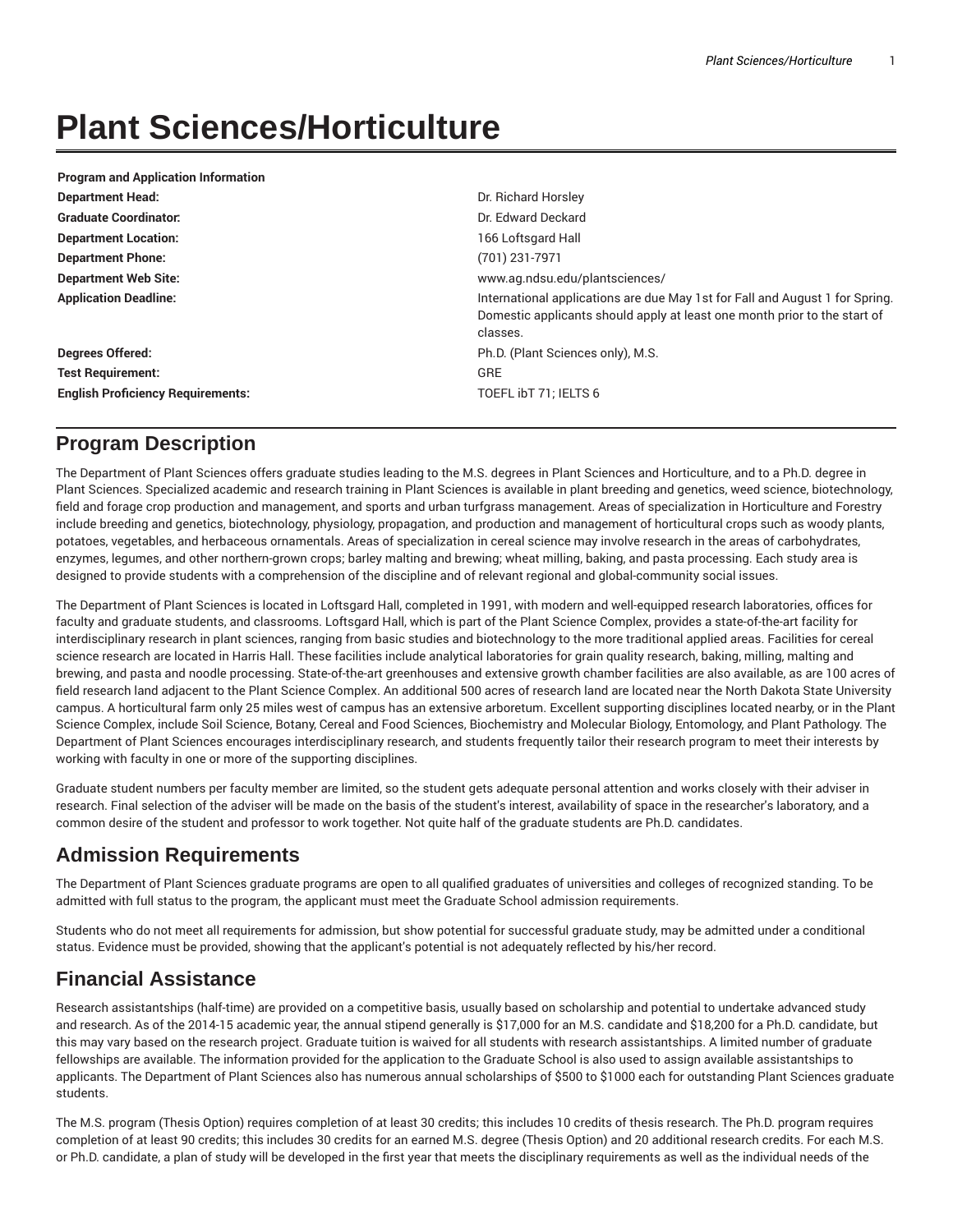student. The faculty adviser and other members of the student's supervisory/advisory and examining committee assist in developing of the plan of study as well as the student's research plan. An M.S. Program (Comprehensive Study Option) is also offered in Plant Sciences. This option requires completion of at least 30 credits, including 3 credits of a Master's Paper.

Candidates for the M.S. degree normally satisfy all requirements within a two-year period, and Ph.D. candidates normally require three additional years. For M.S. candidates, an oral examination of academics related to the discipline and the research-based thesis is required. The Ph.D. candidates are required to pass a preliminary written and oral examination of academics related to the discipline and a final oral defense of a research-based dissertation. A B.S. to Ph.D. program is permitted for students who meet higher admission requirements.

#### **Marisol Berti, Ph.D.**

North Dakota State University, 2007 Research Interests: Forage and Biomass Crop Production

**Chris M. Boerboom, Ph.D.** University of Minnesota, 1989 Research Interests: Weed Science

**Xiwen Cai, Ph.D.** Washington State University, 1998 Research Interests: Wheat Genetics

**Marcelo J. Carena, Ph.D.** Iowa State University, 1999 Research Interests: Corn Breeding

**Bingcan Chen, Ph.D.** University of Massachusetts, 2012 Research Interests: Cereal and Food Chemistry

**Michael J. Christoffers, Ph.D.** University of Missouri-Columbia, 1998 Research Interests: Weed Science/Genetics

**David Wenhao Dai, Ph.D.** North Dakota State University, 2001 Research Interests: Woody Plant Physiology, Biotechnology

**Edward L. Deckard, Ph.D.** University of Illinois, 1970 Research Interests: Crop Physiology

**Elias M. Elias, Ph.D.** North Dakota State University, 1987 Research Interests: Durum Wheat Breeding, Genetics

**Kenneth F. Grafton, Ph.D.** University of Missouri, 1980 Research Interests: Dry Bean Breeding, Genetics

**Greta Gramig, Ph.D.** University of Wisconsin-Madison Research Interests: Weed Biology and Ecology

**Andrew J. Green, Ph.D.** Kansas State University, 2016 Research Interests: Hard Red Spring Wheat, Genetics

#### **Clifford A. Hall III, Ph.D.**

University of Nebraska, Lincoln, 1996 Research Interests: Phytochemical Stability in Food Systems, Pulse Utilization and Quality, Flaxseed, Chemical Food Safety, Effect of Processing on Food Safety Issues

**Harlene Hatterman-Valenti, Ph.D.** Iowa State University, 1993 Research Interests: High-Value Crop Production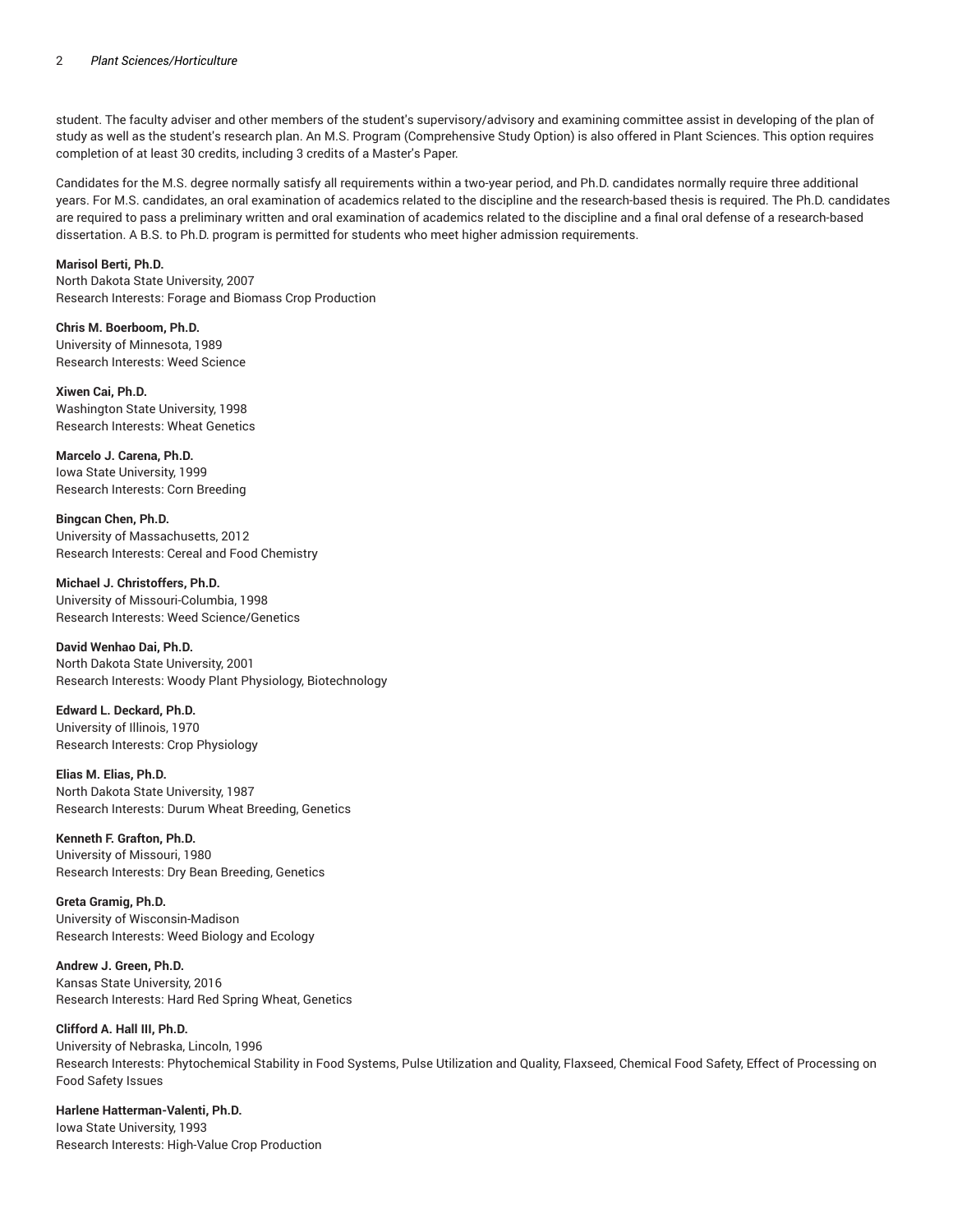**Theodore C. Helms, Ph.D.** Iowa State University, 1986 Research Interests: Soybean Breeding, Genetics

**Richard D. Horsley, Ph.D.** North Dakota State University, 1988 Research Interests: Barley Breeding, Genetics

**Kirk A. Howatt, Ph.D.** Colorado State University, 1999 Research Interests: Weed Science, Annual Weeds

**Burton L. Johnson, Ph.D.** North Dakota State University, 1993 Research Interests: Crop Production

**Thomas J. Kalb, Ph.D.** Virginia Polytechnic Institute & State University, 1988 Research Interests: Extension Horticulture

**Herman J. Kandel, Ph.D.** North Dakota State University, 1995 Research Interests: Crop Production

**Chiwon W. Lee, Ph.D.** Purdue University, 1977 Research Interests: Vegetables, Floriculture, Biotechnology

**Deying M. Li, Ph.D.** Iowa State University, 2001 Research Interests: Sports Turf Management

**Xuehui Li, Ph.D.** University of Georgia, 2009 Research Interests: Statistical Genomics

**Rodney G. Lym, Ph.D.** University of Wyoming, 1979 Research Interests: Weed SciencePerennial Weeds

**Frank A. Manthey, Ph.D.** North Dakota State University, 1985 Research Interests: Durum Wheat Quality, Pasta/Noodle Processing

**G. Francois Marais, Ph.D.** North Dakota State University, 1979 University of Stellenbosch, 1992 Research Interests: Hard Red Winter Wheat Breeding, Genetics

**Phillip E. McClean, Ph.D.** Colorado State University, 1982 Research Interests: Dry Bean Genetics, Biotechnology

**Esther E. McGinnis** University of Minnesota, 2013 Research Interests: Extension Horticulture, Native Plants, Perennial Hardiness, Floriculture

**Michael S. McMullen, Ph.D.** University of Minnesota, 1976 Research Interests: Oat Breeding, Genetics

**Grant Mehring, Ph.D.** North Dakota State University, 2016 Research Interests: On-farm Research Agronomist

**Rebekah Oliver, Ph.D.**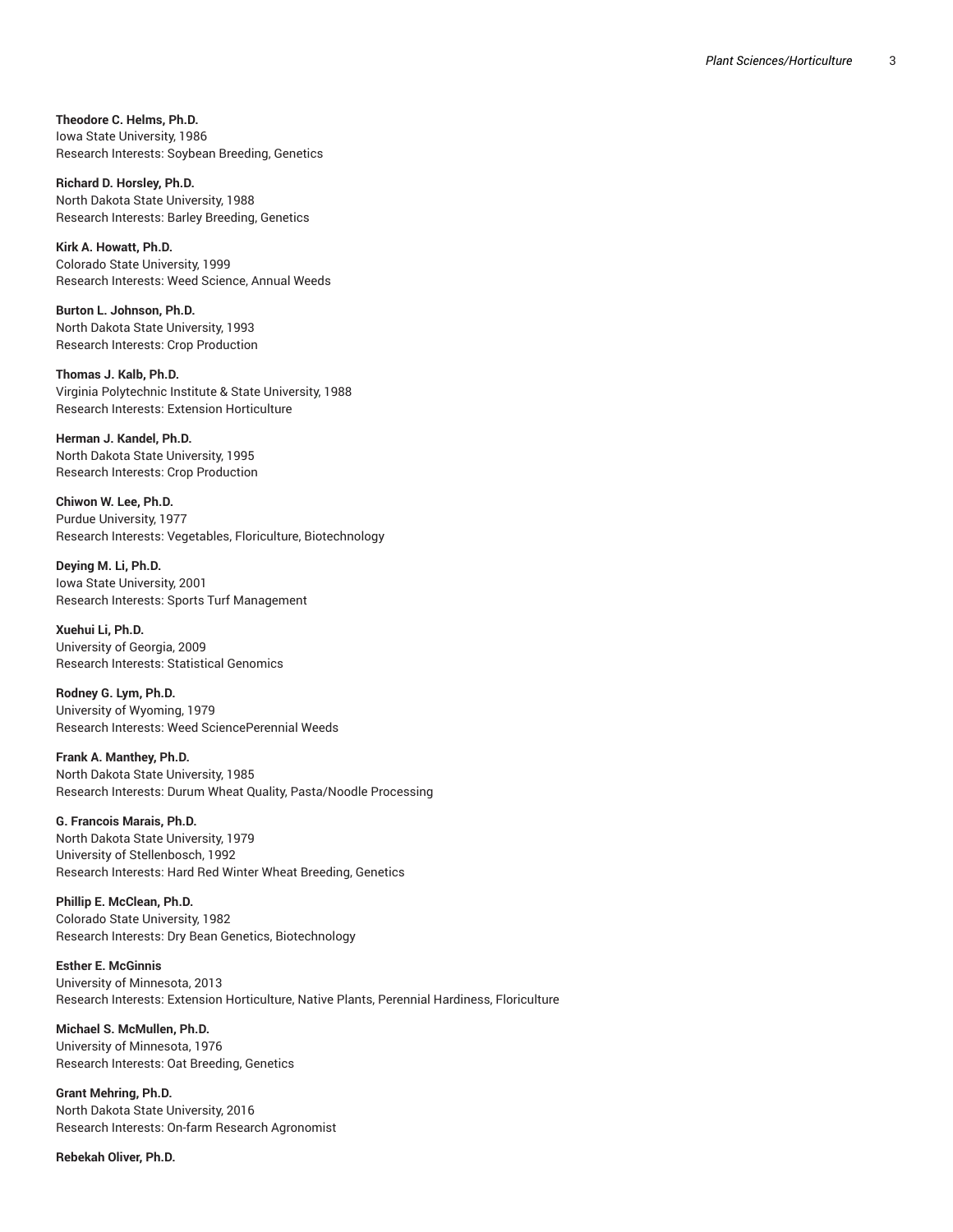North Dakota State University, 2006 Research Interests: Genetics

**Juan Osorno, Ph.D.** North Dakota State University, 2006 Research Interests: Dry Edible Bean Breeding

**Thomas Peters, Ph.D.** North Dakota State University, 1990 Research Interests: Sugarbeet Agronomy, Weed Science

**Mukhlesur Rahman, Ph.D.** University of Manitoba, 2007 Research Interests: Canola Breeding

**Joel K. Ransom, Ph.D.** University of Minnesota, 1982 Research Interests: Small Grains

**Jiajia Rao, Ph.D.** University of Massachusetts, 2013 Research Interests: Food Chemistry, Ingredient Technology

**Andy Robinson, Ph.D.** Purdue University, 2012 Research Interests: Potato Production

**Paul B. Schwarz, Ph.D.** North Dakota State University, 1987 Research Interests: Malting Barley Quality

**Kalidas Shetty, Ph.D.** University of Idaho, 1989 Research Interests: Food Safety

**Senay Simsek, Ph.D.** Purdue University, 2006 Research Interests: Hard Spring Wheat Quality

**Asunta L. Thompson, Ph.D.** University of Idaho, 1998 Research Interests: Potato Breeding

**Anuradha Vegi, Ph.D.** North Dakota State University, 2008 Research Interests: Teaching Techniques

**Todd West, Ph.D.** Southern Illinois University, 2004 Research Interests: Woody Plant Improvement

**Qi Zhang, Ph.D.** Kansas State University, 2007 Research Interests: Turfgrass Stress Physiology

**Richard K. Zollinger, Ph.D.** Michigan State University, 1989 Research Interests: Weed ScienceApplied Weed Control

**Alan J. Zuk, Ph.D.** Kansas State University, 2005 Research Interests: Sports and Urban Turfgrass Management

**Adjunct and Affiliate**

**James V. Anderson, Ph.D.**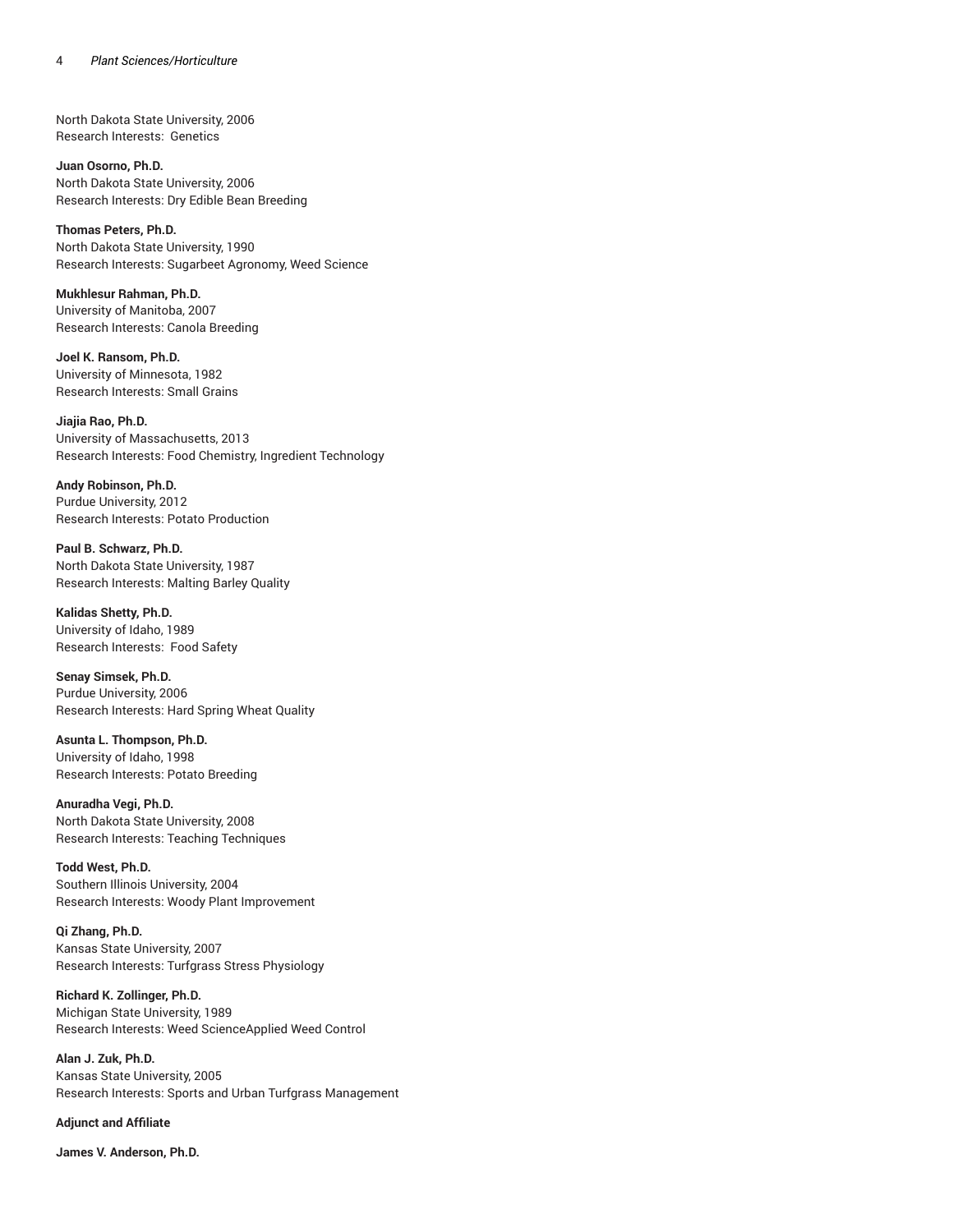Virginia Polytech Institute, 1990 , Research Interests: Plant Biochemistry

**J a m e s B e a v e r, P h . D .** University of Illinois, 1980 , Research Interests: Dry Bean Genetics

Patrick M. Carr, Ph.D. Montana State University, 1989 Research Interests: Sustainable Agriculture

Shiaoman Shaw Chao, Ph.D. North Carolina State University, 1984 Research Interests: Small Grains Genomics

Wun Shaw Chao, Ph.D. University of California-Davis, 1996 , Research Interests: Perennial Weeds

**L i n d a D y k e s , P h . D .** Texas A&M University, 2008 Research Interests: Food Science and Technology

Justin D. Faris, Ph.D. Kansas State University, 1999 Research Interests: Wheat Molecular Genetics

**Michael E. Foley, Ph.D.** University of Illinois, 1982 , Research Interests: Weed Biology

Karen L. Fugate, Ph.D. Ohio State University, 1995 Research Interests: Sugarbeet Physiology

**Russell Gesch, Ph.D.** Texas A&M University, 1995 Research Interests: Physiology of Oilseed Crops

Darrin Haagenson, Ph.D. Purdue University, 2001 Research Interests: Crop Physiologyand Ecology

David P. Horvath, Ph.D. Michigan State University, 1993 Research Interests: Perennial Weed Physiology

Brent Hulke, Ph.D. University of Minnesota, 2007 , Research Interests: Flax and Sunflower Genetics

**B r i a n J e n k s , P h . D .** University of Nebraska, Lincoln, 1996 , , Research Interests: Integrated Weed Management

**Blaine Johnson, Ph.D.** University of Nebraska, 1986 , Research Interests: Quantitative Genetics

**E d w a r d C . L u l a i , P h . D .** North Dakota State University, 1978 Research Interests: Potato Physiology

Mohamed Mergoum, Ph.D. Colorado State University, 1991